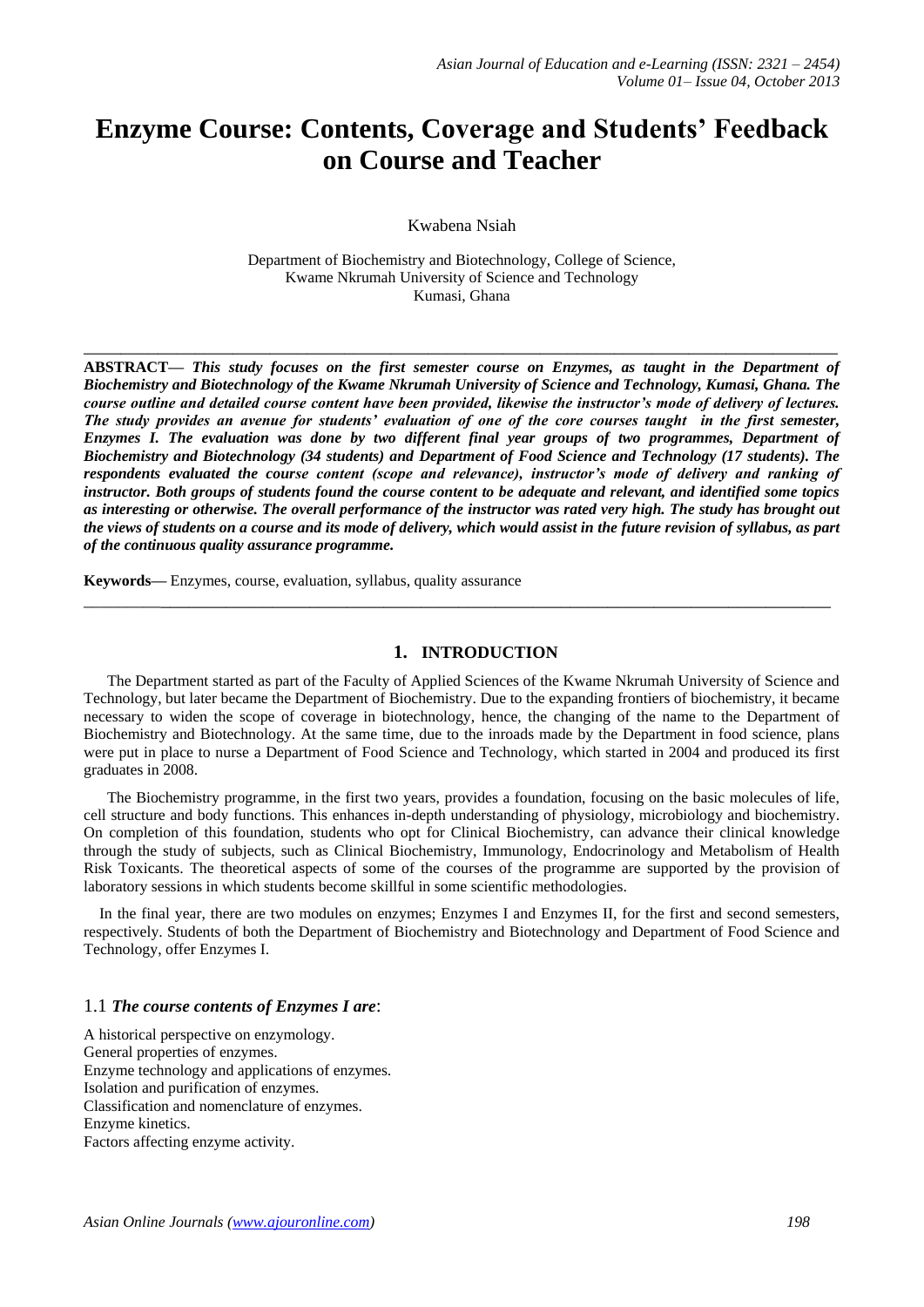# **1.2** *Detailed content*

## *1.2.1 Historical perspective*

 A brief review of how various scientists had carried out studies on the nature (catalytic and protein), mode of action, kinetics, separation and purification of enzymes. The roles played by Kirchoff, Berzelius, Payen and Persoz, Pasteur, Buchner, Sumner, Willstater and Northrop are highlighted. The discovery of ribozyme by Altman and Cech and modification of the definition of enzymes, to include non-protein molecules. The lock and key model of Fischer, as well as the induced fit model of Koshland. Enzyme kineticists like Brown, Michaelis and Menten, likewise Briggs and Haldane, are featured.

# *1.2.2 Enzyme technology and application of enzymes*

 An introduction to enzyme technology, involving the production, separation, purification, stabilisation and packaging of enzymes to allow their efficient and beneficial use, for a wide range of purposes. Some attention is paid to the roles of Takamine and Rohm in enzyme technology.

Starting from their own environment, students are made to recount the different ways enzymes are used domestically, industrially and medically.

# *1.2.3 Enzyme isolation and purification*

 Given the wide usage of extracted enzymes, there should be conscious effort to produce, particularly industrially and medically useful enzymes. The various raw materials to use, ranging from microbial systems and multicellular organisms, like higher plants and animals. Students are made to identify some commonly used enzymes and how such enzymes are isolated and purified. Having made a choice of the raw material for the enzyme, then follows the techniques for the separation; homogenisation and fractionation, as well as the various precautions to take. The need for the evaluation of the success and efficiency of the various steps of separation and purification.

## *1.2.4 Enzyme classification and nomenclature*

 Students are also made to realise that before 1955,enzymes were named subjectively, based on criteria which enzymologists chose. However, through the deliberations of the Enzyme Commission, whose first report came out in 1961, all enzymes were grouped into six classes, with sub-classes and sub-sub-classes. Also recommended, were some systematic ways of naming enzymes according to some well-defined patterns.

# *1.2.5 Enzyme kinetics*

 Rate enhancement in the presence of enzymes through lowering of activation energy. The use of the Arrhenius equation and plot to determine activation energies of catalysed and uncatalysed reactions. The initial rate of enzymatic reactions vrs substrate concentration, for non-regulatory and regulatory enzymes. The derivation of initial rate of enzymatic reactions using the equilibrium approach and the steady state approach. Measurement of initial rate using direct and coupled reactions. The kinetic parameters, Km and Vmax. Drawbacks in the use of the Michaelis-Menten plot. Transformation of the hyperbolic equation to linear forms like Lineweaver-Burk, Eadie-Hofstee and Hanes' equations and plots.

 For enzyme inhibitors, the two broad classes are indicated; reversible and irreversible. Examples of the irreversible inhibitors are given, based on their mode of action. The three types of reversible inhibitors; competitive, non-competitive and uncompetitive. The mode of action of each type inhibitor; its effect on Km and Vmax, and how each of them can be presented graphically.

# *1.2.6 The application of the inhibitors; both artificial and natural.*

 Use of irreversible inhibitors for identification of important amino acid residues of enzymes or proteins in general. Overcoming of methanol and glycol poisoning with ethanol, use of disulphiram (antabuse) as an alcohol deterrant. Use of sulphanilamide and pyramethamine as antimetabolites of p-aminobenzoic acid and folic acid, respectively. Other antimetabolites are methotrexate, warfarin and dicourmarol, the latter two being vitamin K analogues. Other types of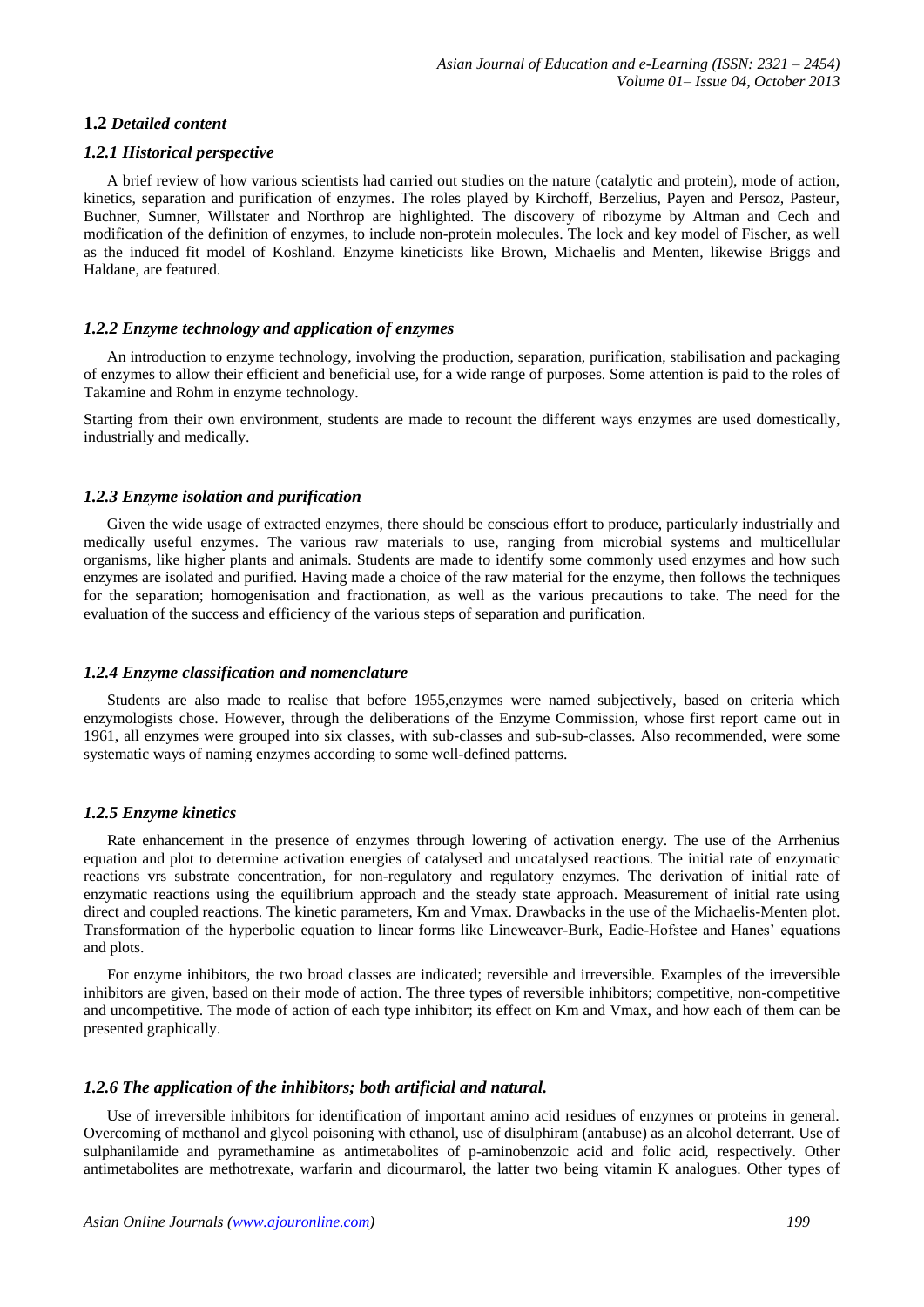inhibitors are kcat inhibitors and transition state analogues. Use of some enzyme inhibitors as weedicides, as examplified by glyphosate (to inhibit the shikimic acid pathway for the formation of aromatic amino acids) and sulphonylureas, for the inhibition of acetohydroxyacid synthase pathway in plants for the formation of the branched chain amino acids. Also considered are natural inhibitors, universally distributed, like the protease inhibitors, Kunitz inhibitors and Bowman-Birk inhibitors in legumes, like soy bean; and ovomucoid and ovoinhibitor in egg white.

#### *1.2.7 Factors affecting rates of enzymatic reactions*

Substrate concentration, enzyme concentration, temperature and pH.

 The author has been teaching the course since 1990. His pet area in the study of enzymes is clinical enzymology, in which assays of enzymes are used for diagnosis and prognosis of pathological conditions. He is currently using enzyme assays as part of the parameters for characterizing sickle cell disease persons, and has several publications on the subject; [1, 2]. He also carries out studies on stroke patients, in which levels of enzymes like AST, ALT and GGT are measured. His studies on the pharmacological and toxicological profiling of natural products also involves the use of enzyme assays, as reported in another publications [3]. He is also the chairman of the Clinical Analysis Laboratory, a medical diagnostic set-up he has helped his Department to operate since April 2003, for teaching research and income generation.

# **2. METHODS**

#### *2.1 Rationale and mode of students evaluation of the course and the instructor*

 A three-member panel of the National Accreditation Board (NAB) was in the Department in August, 2011, as part of NAB's mandate of evaluation of institutions. There were so many benchmarks that are used for the evaluation of departments, for quality assurance. In the early 2000s, the University, in anticipation of the external quality assurance measures being put in place by the NAB, instituted its own internal quality assurance procedures. Therefore, an internal Quality Assurance Programme Unit was set up, headed by a Professor. At the end of each semester, students who offer each course, are asked to evaluate the lecturers, based on the following criteria;

Course presentation

Lecturer's bearing in class

Mode of delivery

Pedagogy

Learning environment.

 It was one observation the NAB made in its evaluation that prompted this study, in order to address the shortfall, using these two programmes. Aside this, Dawley and Havelka [4] had indicated that a designed curriculum should not be considered a *fait accompli,* remaining the same every year. Rather, it should be an open-ended, ongoing, and iterative process of regular curriculum development and innovative change that should continue throughout the life of a course or programme. As regards the evaluation of course quality and teacher competence, this can be done in several ways, but according to Anderson *et al*. [5], a standard method used in most institutions is evaluating courses and their teachers via student questionnaires, either using paper-and-pencil approaches or online systems.

 The current evaluation used two groups of fourth year students who were taught separately, but each of them had a two-hour theory class for each week, without any practical. In the introductory lecture for every year group, students are given an overview of the course, and provided with relevant reference books and textbooks. The mode of assessment is also explained to the students. Class attendance is made part of the continuous assessment, contributing 5%.

The lecture is mainly through the use of white board, as blackboard and chalk has been phased out from our College since 2005. Students are free to ask questions in the course of the lecture. Before any day's lecture, a review of the last lecture is made, with what the instructor describes as "Matters arising from the last lecture." Here, students are given the opportunity to ask questions from previous lectures. Then follows, 'My issues for today', in which the instructor brings in issues related directly or indirectly to the topic being treated. It is after these that the substantive topics for each lecture is tackled.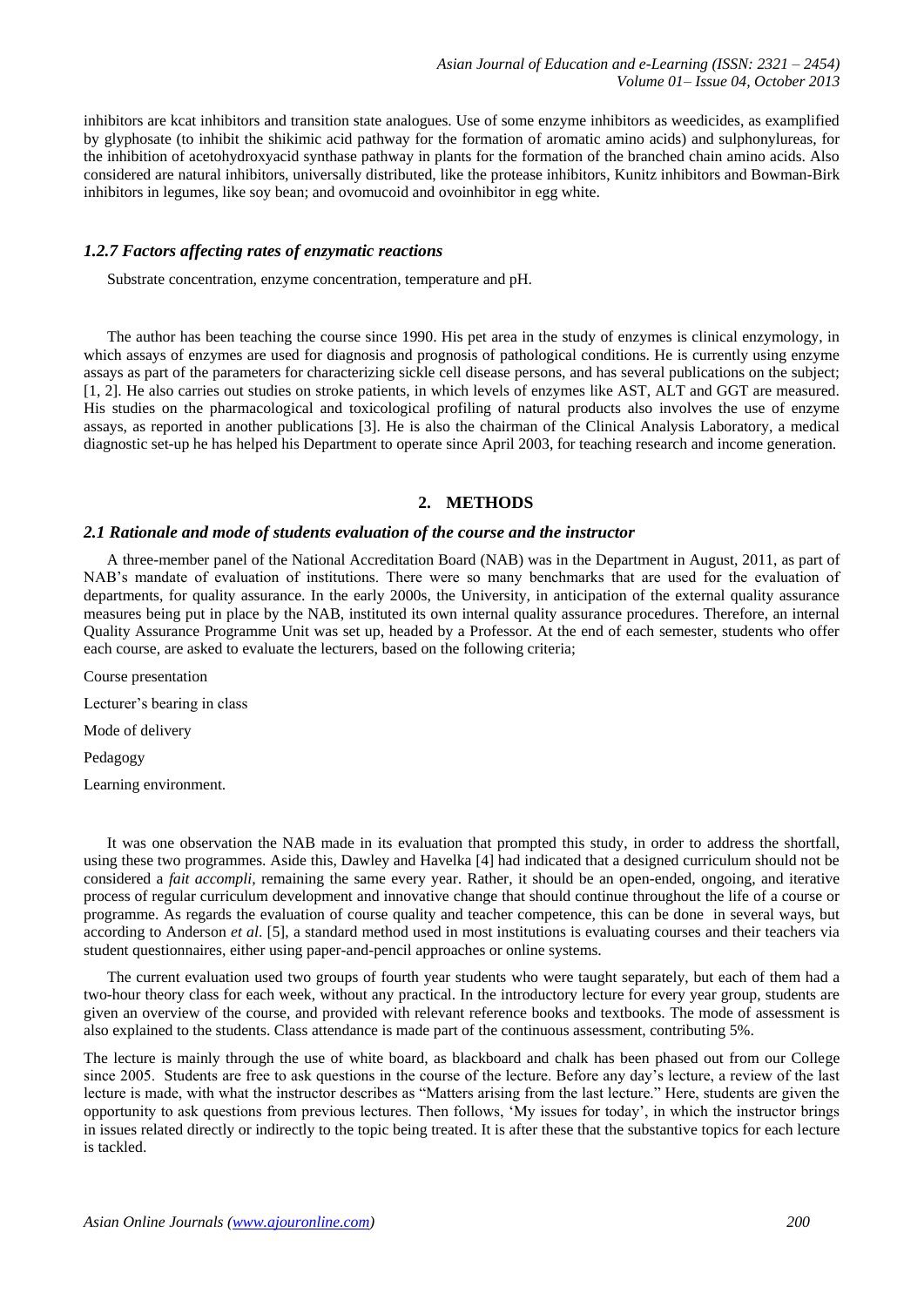Another common practice to engender full participation, is giving students simple questions, which they have to answer on sheets of paper. This takes at most five minutes, and the instructor goes round to mark the answers of students who finish the exercise early. The majority, however, do self-assessment.

Because NAB raised the issue of omission of the evaluation of the course content by the students, at the end of the last lecture for the first semester, the author decided to let the students evaluate the course outlined above, based on several questions, including the course content.

 The students had no prior knowledge of the survey and the responses were to be anonymous, so no name or index number was included. There were in all, nine questions, which were as follows;

- o How do you see the course content?
- o Do you see the course as relevant?
- o Which topics do you see as irrelevant? Why?
- o Which areas do you find most interesting?
- o Which area is the least interesting?
- o Which topics do you think can be added to enrich the course?
- o How would you rate the overall performance of the lecturer?
- o What aspect of the lecturer's presentation did you like?
- o What aspect of the lecturer's presentation did you dislike?

# **3. RESULTS**

Table 1: Respondents' remarks on course content

| <b>Remark</b>          | <b>Frequency</b> |  |  |
|------------------------|------------------|--|--|
| Very good, Ok, good    | 20(5)            |  |  |
| Fascinating            |                  |  |  |
| Interesting            | 3(3)             |  |  |
| Educative and detailed |                  |  |  |

*Scores of Food Science students are in parentheses*

 Apart from the responses in Table 1, some solitary comments were as follows; excellent, fantastic, standard, very informative, broad, requires more time, too broad and demanding, contents too bulky.

#### *Relevance of course*

The responses were as follows; yes- 26 (11), very relevant - 7 (4), most definitely  $-1$ , really important  $- (1)$ . One of the respondents added that the course should have been done earlier.

| <b>Topic</b>                            | No. of respondents |
|-----------------------------------------|--------------------|
| <b>History</b>                          | 15(3)              |
| Enzyme kinetics                         | $2(2)$<br>- $(2)$  |
| Enzyme nomenclature and enzyme kinetics |                    |
| None                                    |                    |
| No response at all                      |                    |

Table 2: Topics respondents deem irrelevant

*Scores of Food Science students are in parentheses*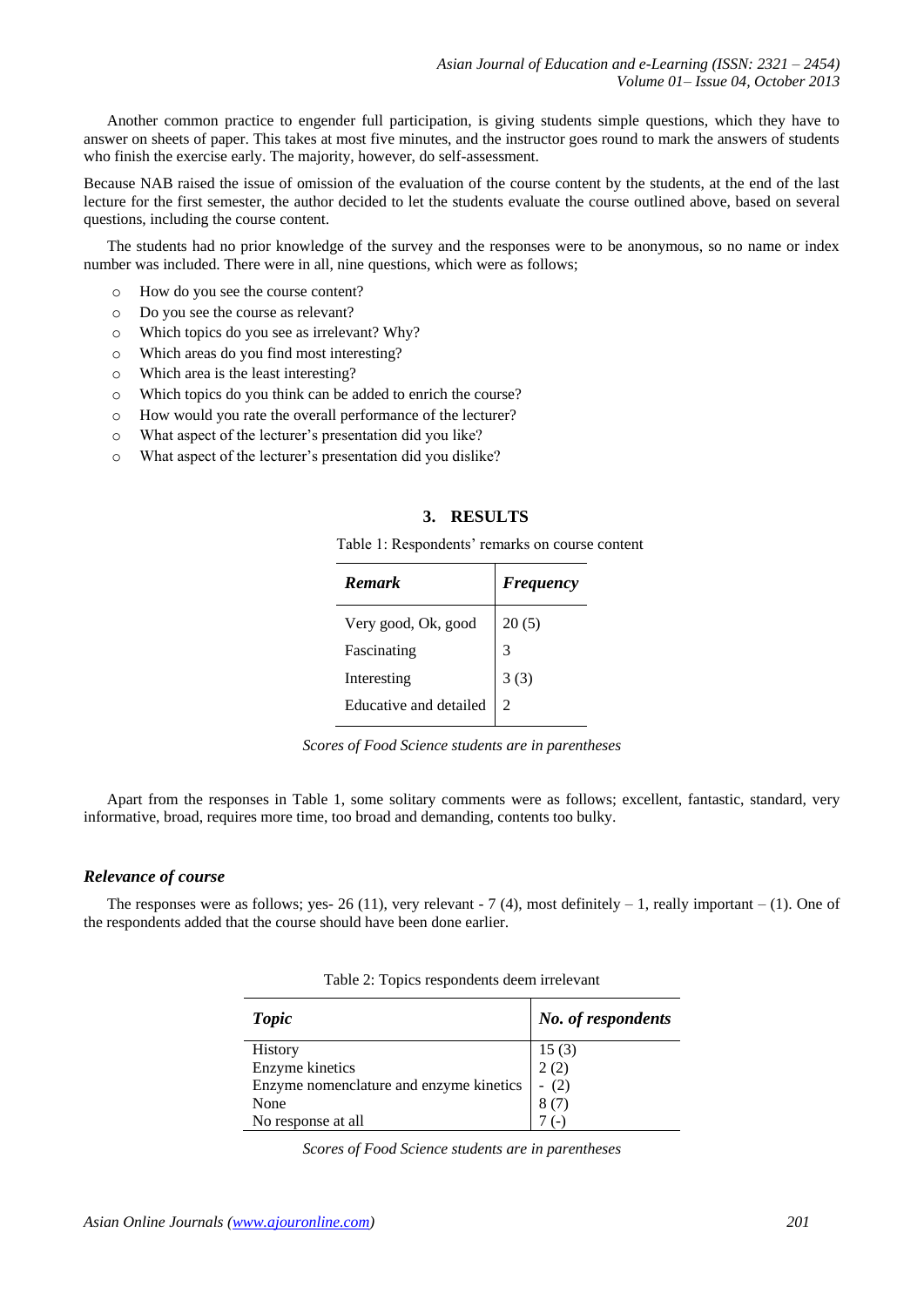Table 2 gives a summary of topics students deemed irrelevant. Two students of biochemistry and three of Food Science indicated all topics are important and relevant. Reasons offered by some of the students who saw history as irrelevant were; it does not have any impact on what one is supposed to know, it makes the materials covered bulky, it was boring. Two of the four who indicated enzyme kinetics felt the topic was abstract.

| Topic                                | <b>Most interesting</b> | <b>Least interesting</b> |
|--------------------------------------|-------------------------|--------------------------|
| Application of enzymes               | 17(4)                   | $(-1)$                   |
| Enzyme kinetics                      | 6(3)                    | 13(7)                    |
| Enzyme nomenclature                  | 8(3)                    | 2(2)                     |
| Enzyme inhibition                    | $- (2)$                 | 1(1)                     |
| Enzyme technology                    |                         | - (-)                    |
| Isolation, purification, application | $- (2)$                 | $2(-)$                   |
| History                              | 2(2)                    | 9(3)                     |
| All topics                           |                         |                          |

|  |  |  | Table 3: Number of students indicating most/least interesting topics |  |
|--|--|--|----------------------------------------------------------------------|--|
|  |  |  |                                                                      |  |

*Scores of Food Science students are in parentheses*

## *Topics to be added*

No suggestion at all  $-25(13)$ Microbial production of enzymes should be treated in details. Enzyme technology in petroleum industry to control oil spillage Enzyme biotechnology  $-1$  (1) Application of enzymes in medicine and agriculture Purification of enzymes for commercial purposes Practical sessions on isolation of enzymes  $-1$  (1) Applications to food should be elaborated  $- (2)$ 

# *Rating of lecturer*



Fig 1: Grades given to instructor by respondents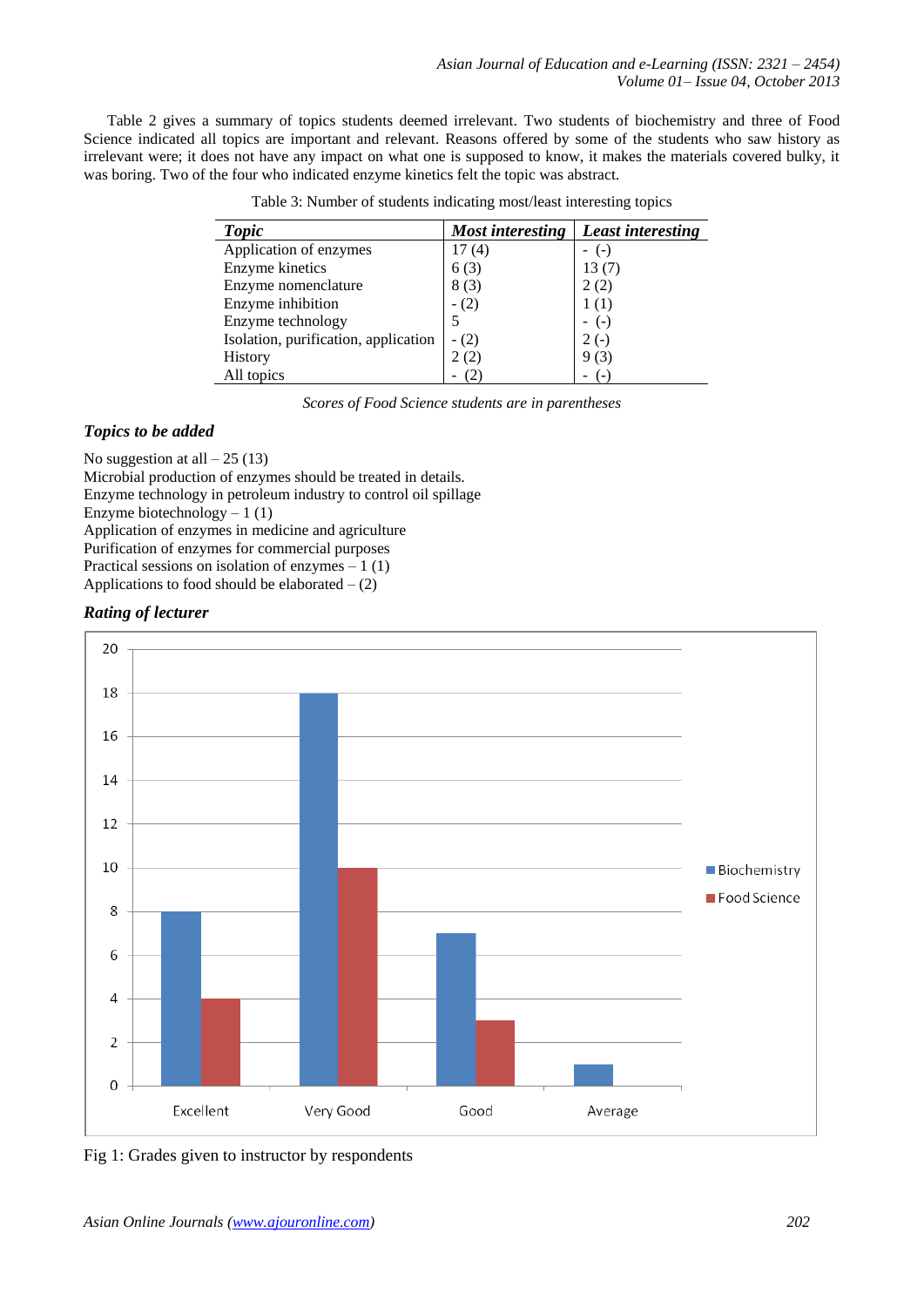For a quantitative score of the ratings, to allow the comparison between the two groups of students, the ratings were given numerical values from 0 (poor) to 5 (excellent). The maximum cumulative grade point for the 34 Biochemistry students was 170, and for the 17 Food Science students, 85. The actual cumulative score from the Biochemistry students was 135/170, and for Food Science, 69/85, giving percentages of 79.4% and 81.1%, respectively. Thus, the Food Science students graded the lecturer slightly higher than their counterparts.

Table 4: What students of both programmes like about lecturer's presentation

| <b>Biochemistry</b>                                                 |  |  |  |  |  |
|---------------------------------------------------------------------|--|--|--|--|--|
| Relating theory to practical life applications -8                   |  |  |  |  |  |
| Ability to link enzymes to other courses -7                         |  |  |  |  |  |
| Ability to present lectures in simple understandable way $-4$       |  |  |  |  |  |
| Good in-depth knowledge of course content $-3$                      |  |  |  |  |  |
| Tries to explain every point he makes, making lectures interesting. |  |  |  |  |  |
| Makes class lively and interesting.                                 |  |  |  |  |  |
| Has control over the course and knows what to teach                 |  |  |  |  |  |
| <b>Food Science</b>                                                 |  |  |  |  |  |
| Clear explanation of topics. $-4$                                   |  |  |  |  |  |
| Isolation and purification of enzymes. - 3                          |  |  |  |  |  |
|                                                                     |  |  |  |  |  |

 Other comments were; Lecturer goes according to course outline, Enzyme applications, Enzyme kinetics, linking theory to practicals, well abreast with course content, his review of previous lectures with 'Matters arising' and interactive nature of class

| <b>Biochemistry</b>          | <b>Food Science</b>                                  |
|------------------------------|------------------------------------------------------|
| No comment $-19$             | No comment $-7$                                      |
| Talks too much -3            | The nature of his questions and marking scheme. $-5$ |
| Enzyme kinetics -4           | Enzyme nomenclature and kinetics. - 2                |
| Enzyme inhibitors -2         | No powerpoint presentation.                          |
| Does not allow any break in  | No practical sessions, so we do not have             |
| two-hour lecture.            | experience on enzyme extraction and purification.    |
| History on enzymes.          | Sometimes, too much linkages are made to other       |
| Marking attendance before    | areas; this puts me off.                             |
| lecture.                     |                                                      |
| Sometimes lectures too fast. |                                                      |
| Sometimes it is difficult to |                                                      |
| follow what he says          |                                                      |

Table 5: Aspects of lecturer's presentation they dislike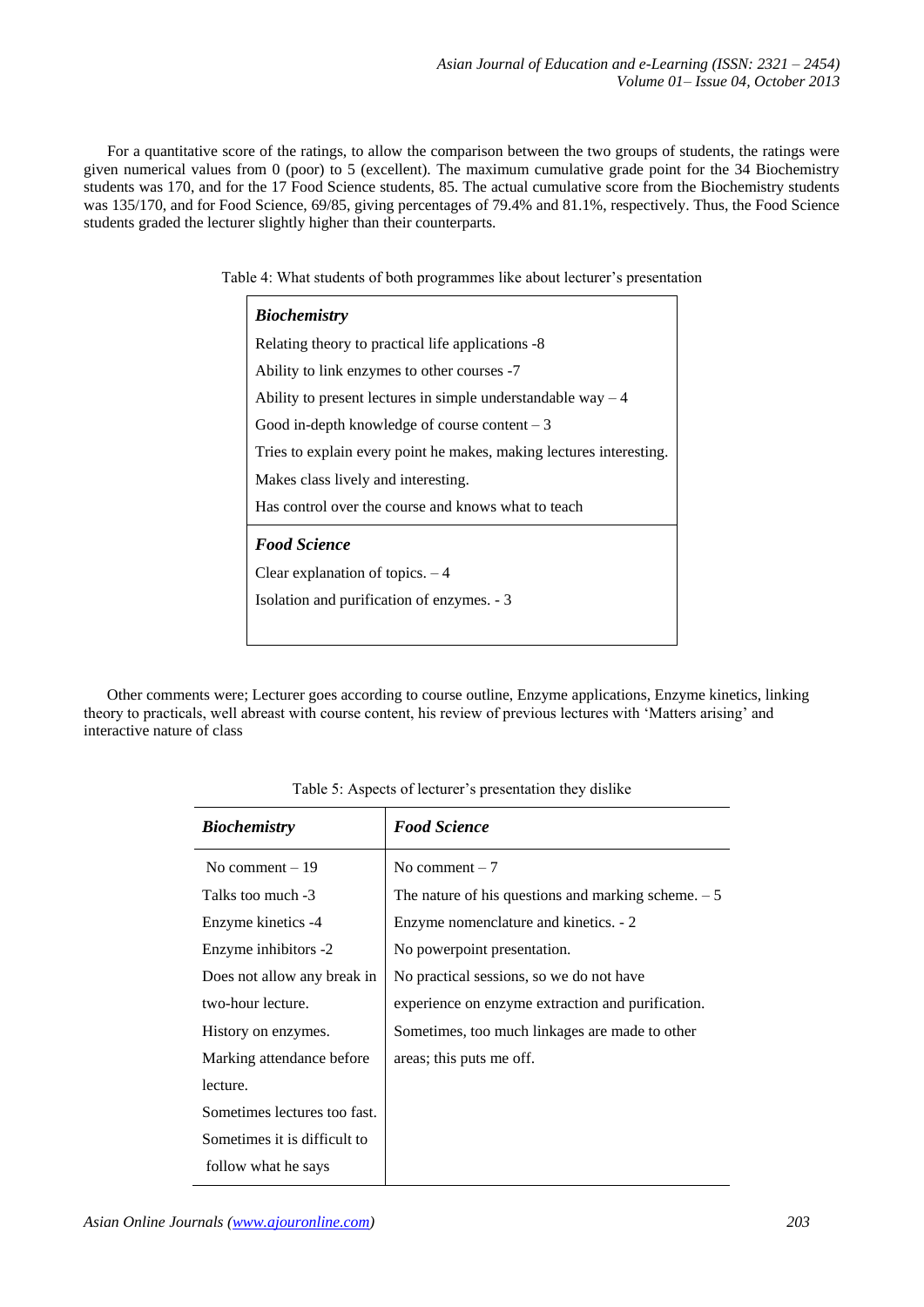## **4. DISCUSSION**

 This study has focused on the course contents of Enzyme I; the mode of delivery of the course by the instructor, and the evaluation of both the course and the instructor by the students of two different programmes within the same Department. Almost all the comments about the course content from the two groups (Table 1) were positive. Even the three comments out of 51 that appeared dissenting, should not be seen in a negative light. They are the candid opinion of three students who found the course content to be too broad or bulky. On the relevance of the course, though the respondents are of two different programmes, none of them made any adverse comment at all, as all of the responses were affirmative. All the students of the two programmes saw the course to be relevant; there was not a single dissenting view. This is an attestation that the course, as outlined is generally acceptable by the students. It is rather the course contents that some of the students thought some of the topics were irrelevant. Of the topics covered, those that were deemed irrelevant (Table 2) were history, enzyme kinetics and enzyme nomenclature but the most detested was the history of enzymology.

 As regards topics that were least interesting, again, enzyme kinetics and history are the top two (Table 3). Therefore, in the future, the coverage on history should be made as brief as possible since it appears the details covered could have made the volume of material covered too bulky, as pointed out by some of the students. While twenty of the students found enzyme kinetics to be least interesting, nine of them saw this topic as the most interesting. Indeed the group of students who did not like this topic are presumably those with poor numeracy skills, so have developed some phobia for anything involving mathematical equations, graphs and deductions from these. Several authors and authorities had observed, students of life sciences are often unable to manipulate or appreciate numbers and equations, to use scientific notation or to explain and make predictions from data presented in graphs, charts and tables [6, 7].

 A way out is to identify those students who show this weakness and offer them extra tutorials. Enzyme kinetics is pivotal in enzyme studies and so does not deserve such a low rating, despite students' apprehension. It has to be further noted that the number of topics that were listed to be most interesting was more than those said to be least interesting (Table 3). Then, even for those topics that were regarded by some of the respondents to be least interesting, some other students found them to be most interesting, except that the latter group was in the minority. The challenge, therefore, is for the instructor to adapt his style of delivery to water down some of the misconceptions and apprehensions of students of the dreaded topics, to get the balance swing from the negative to positive perception. According to Voet and Voet [8], one of the most important aspects of good teaching and learning resides in teacher enthusiasm. Teachers must make any teaching/learning style their own, must enjoy the process and convey this enthusiasm to the student in order for their style of teaching to be effective. Admittedly, there are different pedagogies, but individual instructors adopt and adapt instructional ideas that suit them and their situation [9]. The mode of delivery was tailored to promote active learning and metacognition [10] through a quasi-student-centered rather than a purely traditional teacher-centred approach.

Gibbs [11] mentions some key elements that numerous research studies have identified as being associated with "good teaching" and that are most likely to engender a deep approach to learning, the development of conceptual understanding, and problem-solving ability in students. These elements include; students' intrinsic motivation, by showing a need to know something; students being active, rather than passive, in the learning process and students having existing conceptual knowledge and experiences, which they bring to bear in the learning of new concepts.

 These attributes espoused by Gibbs are reflected in the range of the students' responses, as captured by this study. The author's style of teaching very much, falls in line with White's approach, borne out from the experiences gathered from his teachers [12]. White recounts "As a student, I resented teachers who held their notes in one hand, copied them on the blackboard with the other, while talking with their backs to the class, and then later expected their students to reproduce that information in closed book examinations. Why should students have to memorize material that the instructor could not reproduce from memory?" On PowerPoint presentation, White added, " Lecturers can conceal their deficiencies by using PowerPoint slides, overhead transparencies, and photocopied handouts". For pedagogical reasons, White preferred to use what he called stone-age technology—chalk on slate—and lecture with a minimal dependence on notes.

 As pointed out by one of the Food Science students (Table 5), the author does not use PowerPoint presentation. Nonetheless, the thrust of the author's style is to foster active learning, in which students solve problems, answer questions, formulate questions of their own, discuss, explain, debate, or brainstorm during class [13]. Above all, the performance of the students in the end-of semester was good, as all students passed (results not shown).

 The course, as outlined above, is rigorous and in-depth, exposing students to a thorough description of enzymes, including history, properties, purification, industrial applications, and much more. The article provides information on what is being done in the author's department, while the evaluation on the instructor provides the basis for modification of the course and future work. It is apparent that the students did not like the portion of the course dealing with history, which the author feels is important. A challenge then is that in the future, new ways should be found to handle the history